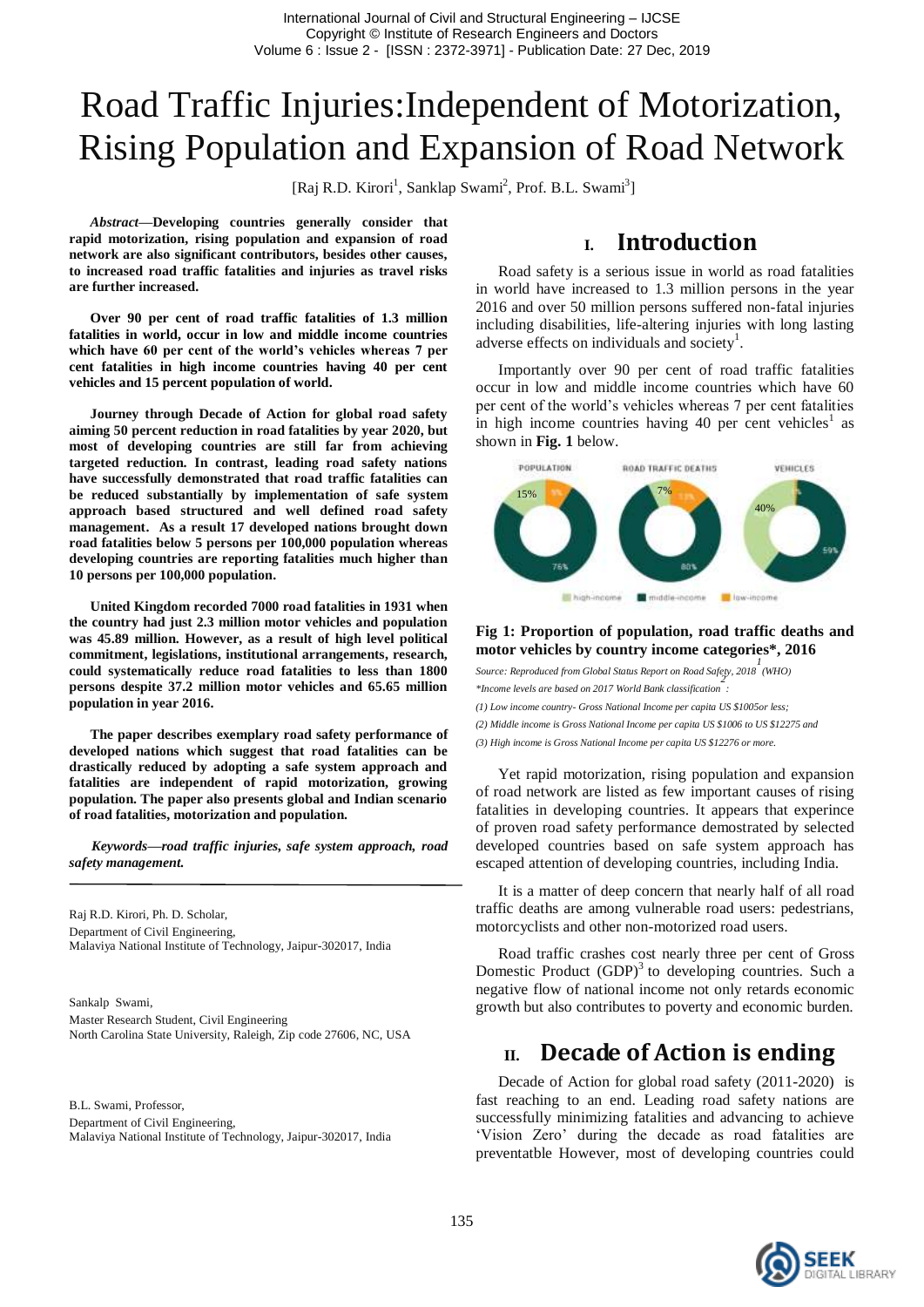not reduce road fatalities and still far from achieving target of 50 percent reduction in road fatalities.

# *A. Safety performance by safe system*

International Transport Forum OECD, (IRTAD) has released annual report publishing fatalities data of high income countries up to 20164. [India is not a member International Transport Forum (ITF).]

High income countries following safe system approach, have further reduced fatalities in Decade of Action. Reduction pattern in fatalities per 100,000 population from year 2000 to 17 have been presented. The performance can be divided in four groups as under:

(a) Four Countries namely UK, Norway, Sweden and Switzerland have reduced fatalities less than 3 persons per 100000 population.



(b) Thirteen countries have reduced fatalities between 3 and 5 persons per 100000 population.

(c) Thirteen countries have reduced fatalities between 5 and 10 persons per 100000 population.

(d) Remaining countries have reduced fatalities above 10 10 per 100000 population.

A comparative chart is presented in Fig. 2 below.



Source: Road Safety Annual Report 2018-International Transport Forum OECD, International Traffic Safety Data and Analysis Group (IRTAD) page19[.https://www.itf-oecd.org/sites/default/files/docs/irtad-road-safety](https://www.itf-oecd.org/sites/default/files/docs/irtad-road-safety-annual-report-2018_2.pdf)[annual-report-2018\\_2.pdf](https://www.itf-oecd.org/sites/default/files/docs/irtad-road-safety-annual-report-2018_2.pdf)

#### **Fig 2: Road fatalities per 100,000 population of member countries and corresponding Indian data has been included for comparison**

These four groups have been shown in yellow, green, blue and red bars in Fig. 2 above. Safe system approach to road safety could translate their vision in reality in progressively and lessons can be learnt by developing countries to reverse the fatality trends.

### *B. Road safety scenario in India*

India reported 147,913 road fatalies in 464,910 road crashes  $(2017)^5$ . India having a human population of 1.32 billion which own motorized vehicles over 230 million (2016) but dominated by 72 persons share of motorcycles which are prone to road crashes. India lost 11.5 persons in road crashes per 100,000 population whereas United Kingdom lost less than 3 persons per 100,000 population.



*Based on Source: Road Accidents in India-2017(Annexure-1), Ministry of Road Transport and Highways, New Delhi*

**Fig 3: Road accidents, persons killed and injured in India since year 2001 to 2017**

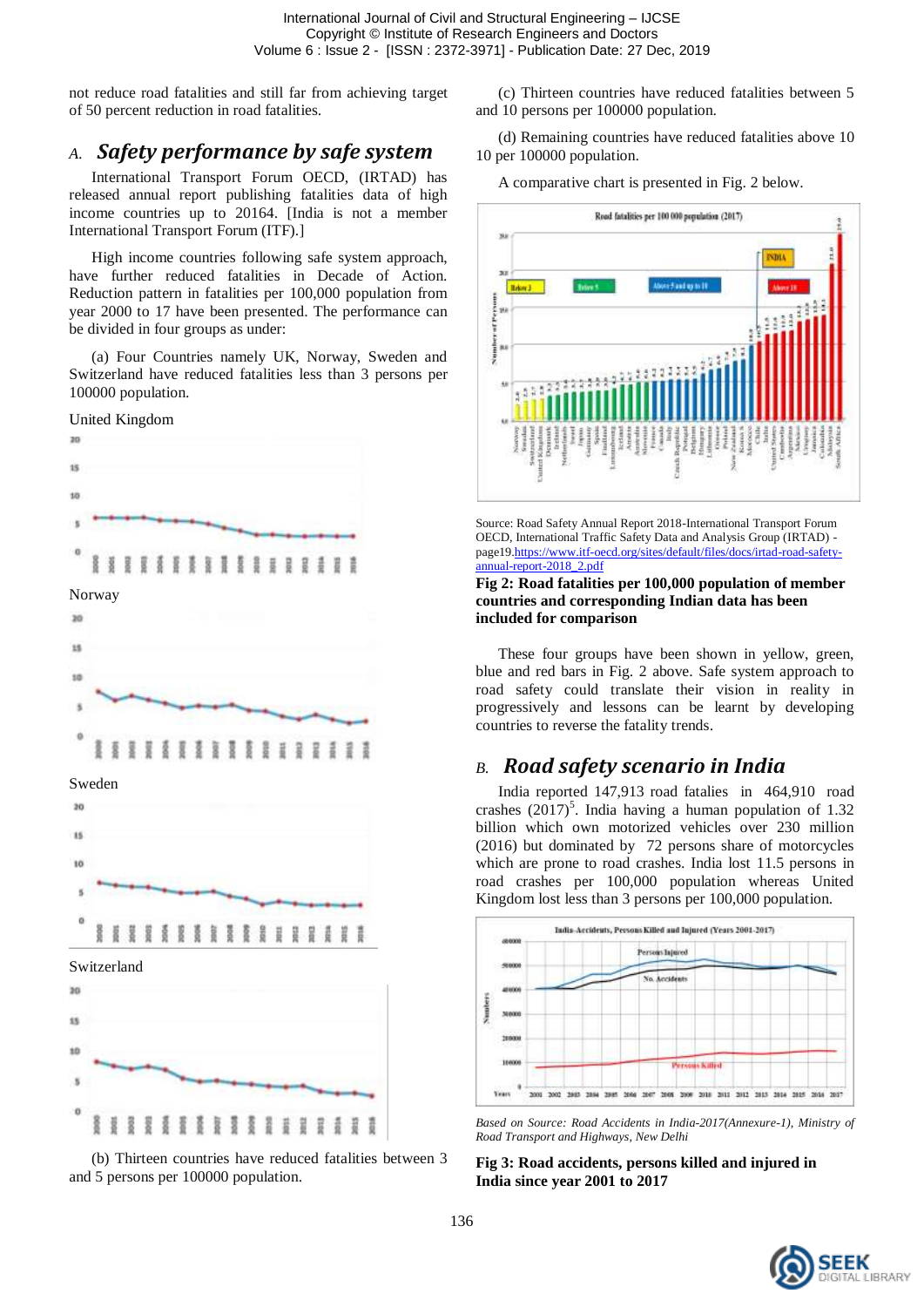Above Fig. 3 shows that in recent past of 17 years, India has sadly lost over 2 million (2,042,181) precious human lives. Over 8 million (8,230,142) persons were injured on the road network as results of 7.91 million (7,911,807) road accidents since year 2001.

India suffered and is continuously suffering incalculable loss in road accidents in terms of grief, loss of livelihood of millions families & property, loss to state exchequer and productivity and adding to poverty.

Developing countries have similar hard facts but often list rapid motorization as one of the major cause of higher fatalities whereas motorization is a function of economic growth.

*It is evident that road fatalities continued to rise during the Decade of Action for global road safety.*

Fast growing Indian economy has resulted in exponential growth of vehicle population from 54.99 million in year 2001 to 230 million registered vehicles in year  $2016^6$  as shown in Fig. 4 below.



*Source: Road Transport Year Book (2015-16), Ministry of Road Transport and Highways of India, New Delhi<sup>6</sup>*

### **Fig. 4: Registered Vehicles in India-Exponential growth**

#### **Measure of motorization and International scenario**

Vehicle population is measured in terms of number vehicles per 1000 persons. An international comparison is presented in Table 1 below showing selected 6 countries having top ranking economies.

**Table 1. International scenario of vehicle population per 1000 persons<sup>6</sup>**

| <b>SN</b> | Country         | 4- wheel or more | 2-Wheelers |
|-----------|-----------------|------------------|------------|
|           | U.S.A           | 790              | 26         |
| 2         | Australia       | 718              | 33         |
| 3         | Germany         | 609              | 51         |
|           | Japan           | 603              | 92         |
| 5         | United Kingdom* | 517              | 19         |
| 6         | India*          | 28               | 102        |

*\* Pertains to data for the year 2013*

*Source: Road Transport Year Book (Year 2015-16), Ministry of Road Transport & Highways, India*

International comparison presented in Table 1, shows that India is presently far behind high income countries in vehicles (cars, trucks etc.). In India 1000 persons have just 28 vehicles (cars, trucks etc.) against over 500 vehicles (cars, trucks etc.) in United Kingdom, a road safety pioneer.

Therefore, road safety is independent of rapid motorization and expansion of road network provided safer roads are constructed.

### III. **UK- history of road fatalities**

United Kingdom (UK) is a pioneer of road safety initiatives in world. There were 2.3 million motor vehicles in the year 1931 and 7000 persons killed in road accidents<sup>7</sup>. The Government had taken a serious view on fatalities and associated huge losses. As a result of high level political commitment, legislations, institutional arrangements, research, road fatalities reduced to 179213 amid 37.3 million vehicles<sup>7,8</sup> in year 2016.

#### **Fatality scenarios in United Kingdom (1937 to 2015)**

A chart showing road fatalities during 1937 to 2015 in Great Britain is shown in Fig. 5 below. It may be noted that highest road fatalities 8609 were reported in 1940. Lowest fatality number 1730 was reported in 2015.





*Source: Reproduced from 'Reported Road Causalities in Great Britain, Annual Report-2015, pp-50;* 

[https://assets.publishing.service.gov.uk/government/uploads/system/upload](https://assets.publishing.service.gov.uk/government/uploads/system/uploads/attachment_data/file/568484/rrcgb-2015.pdf) [s/attachment\\_data/file/568484/rrcgb-2015.pdf](https://assets.publishing.service.gov.uk/government/uploads/system/uploads/attachment_data/file/568484/rrcgb-2015.pdf)

**Fig 5: Fatalities and factors affecting road casualties in Great Britain-1937 to 2015**